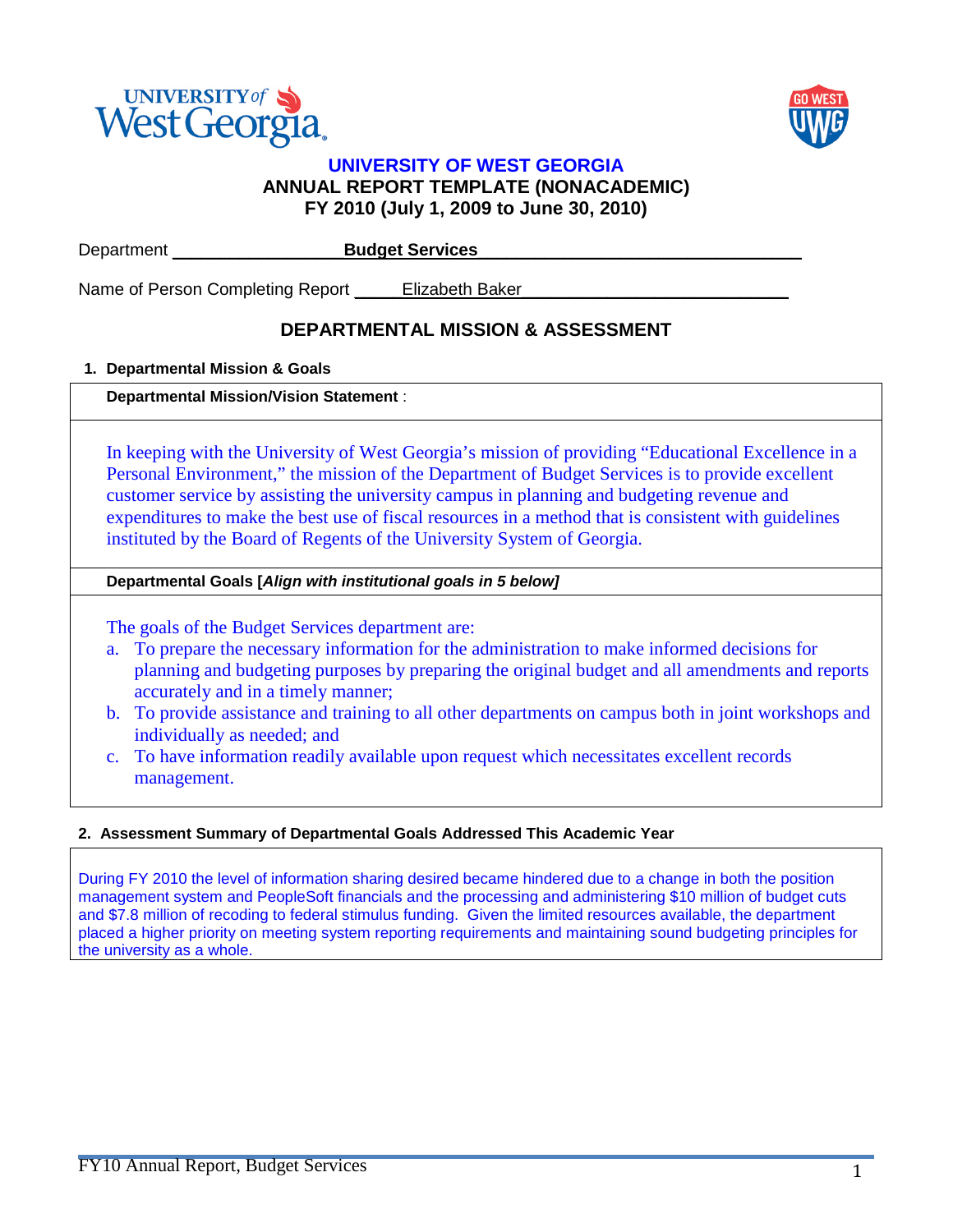### **3. Changes/Improvements Made as a Result of Assessment**

Assessing the new environment to ensure we maintain efficiency in our daily processes and that functions were organized appropriately, the position structure was changed.

- a. Asset Management was transferred to the Controller's Office. The activities of surplus management and asset recording and reporting are closer aligned with Purchasing, Accounting, and Financial Reporting which are the responsibility of the Controller's Office.
- b. Additional Budget staff were needed to respond to the new reporting requirements and the ADP system. The office of Budget Services is required to develop and maintain additional reporting requirements as well as distribute information to the departments.
- c. Training assistance, compliance reporting, and information sharing activities needed to be improved to respond to the growing needs of the university, the university system, and the state of Georgia.

The additional staff needed to implement the changes were funded beginning in FY 2011.

To improve information sharing, a Budget Manager's group was formed to discuss and review a variety of budget issues. The group meets once a month to discuss: reporting requirements, both at the university and system level; processes and procedures; changes needed in forms and reporting documents; training opportunities; and improvements needed by Budget Services to serve the university better.

Additionally on the information sharing front, the FY2010 Operating Budget was placed on the university's website. This was the first time budget information was shared this broadly with the campus community.

# **STRATEGIC PLAN UPDATES**

The Strategic Plan (2010-2015) is designed to shape the University of West Georgia for the next five years in such a way as to place it as a *destination university*, particularly among peer universities in the state of Georgia and among those universities in the nation granting doctoral degrees in programs that balance liberal arts education with professional preparation.

## **4. What are your targeted expectations by 2015 for the strategic plan?**

A. Have the annual budget information sent to each Division and on the university's website prior to July 1 of each year to aid in management decision making, enrollment planning, and academic offerings.

B. Establish accurate and consistent revenue and expenditure reporting and monitoring to aid departments in good stewardship of the university's resources as we achieve "destination" status.

C. Assist the office of Sponsored Research in expanding the grant and research activities of the university and maximize the use of the resources received.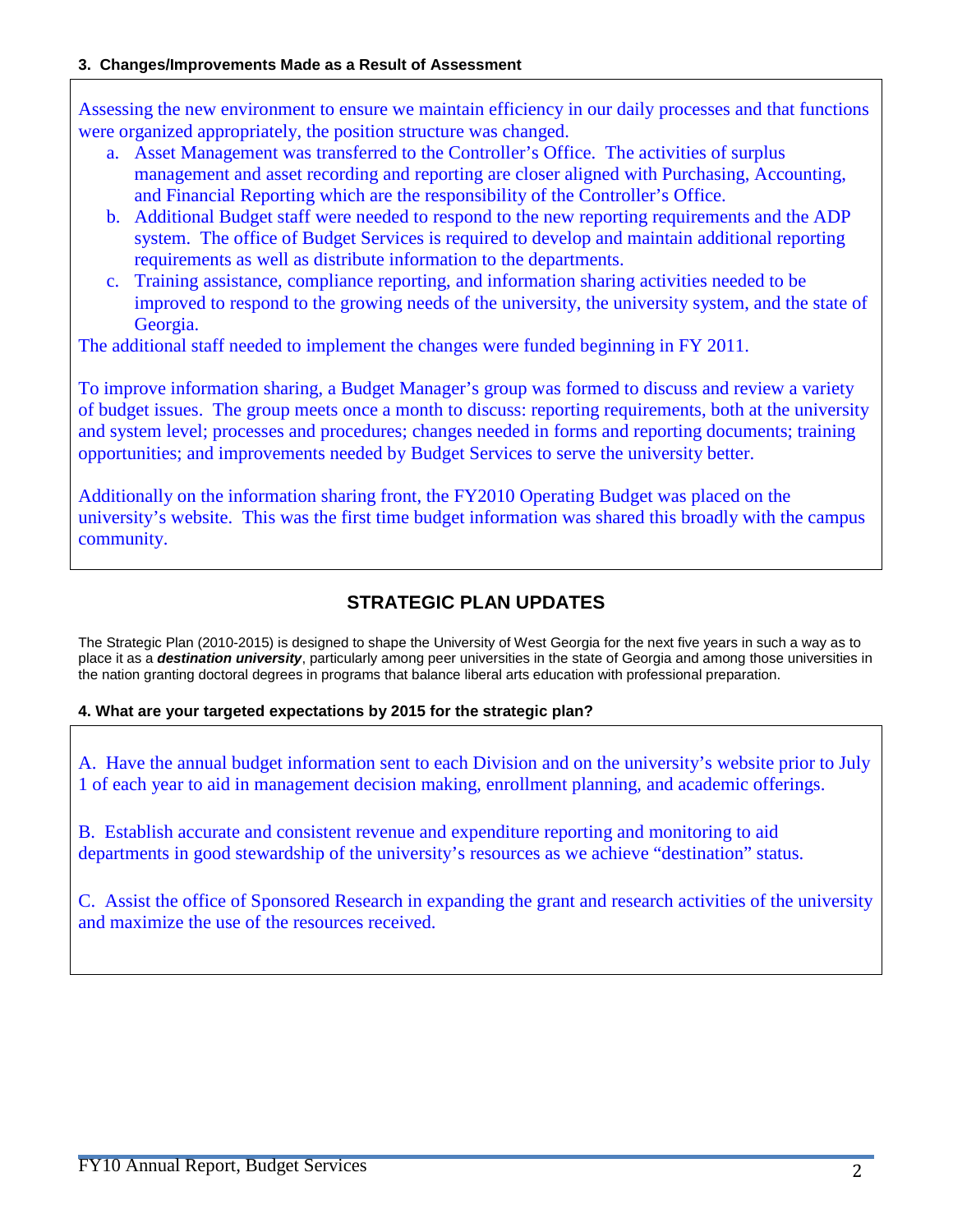# **5. Identify the strategic plan goals pursued by your department during this academic year:**

| No.  | Institutional Strategic Plan Goals (SPG) (2010-15)                                                                                                                                                                                                                                                                                                                                             | Check<br>the SPG<br>pursued | Indicate your Departmental<br>Initiatives that correspond to<br>applicable institutional SPG                                                                                                                                                                                                                                                                          |
|------|------------------------------------------------------------------------------------------------------------------------------------------------------------------------------------------------------------------------------------------------------------------------------------------------------------------------------------------------------------------------------------------------|-----------------------------|-----------------------------------------------------------------------------------------------------------------------------------------------------------------------------------------------------------------------------------------------------------------------------------------------------------------------------------------------------------------------|
| i    | Every undergraduate academic program will demonstrate a<br>distinctive blending of liberal arts education, professional<br>competencies, and experiential learning, preparing students to<br>be ethically responsible and civically engaged professionals in<br>the global economy of the 21 <sup>st</sup> century.                                                                            |                             |                                                                                                                                                                                                                                                                                                                                                                       |
| ii.  | Every undergraduate student will be advised to take<br>advantage of one of multiple available learning communities.<br>Learning communities that are available to students will<br>include communities organized by living arrangement, by year<br>in program, by other co-curricular associations - Honors<br>Program, Advanced Academy, Band, Athletics, Debate, or<br>program in the major. |                             |                                                                                                                                                                                                                                                                                                                                                                       |
| iij  | The University will endeavor to increase enrollment in and<br>graduation from graduate programs, including doctoral<br>programs, that have as their mark a practical professional<br>purpose, experiential learning opportunities, and an<br>intellectual program informed by a foundation of liberal<br>education.                                                                            |                             |                                                                                                                                                                                                                                                                                                                                                                       |
| iv   | The University will maintain an environment that is safe and<br>conducive to learning.                                                                                                                                                                                                                                                                                                         | X                           | Created new training modules for<br>$\bullet$<br>Budget and Revenue data in<br>PeopleSoft used by the<br>university's PeopleSoft trainer.<br>Co-Sponsored PeopleSoft query<br>$\bullet$<br>training for Budget Managers to<br>personalized data reports.<br><b>Created monthly Budget</b><br>Managers' meetings as a safe<br>environment for learning and<br>sharing. |
| v    | The University community will provide a balanced variety of<br>cultural, recreational, leisure, and informal education<br>programming opportunities for faculty, staff, and students that<br>enhance the quality of campus life.                                                                                                                                                               | X                           | Each staff person participated in at<br>$\bullet$<br>least 2 campus-wide functions<br>during the year.                                                                                                                                                                                                                                                                |
| vi   | All units will strive to improve the compensation and working<br>environment of faculty and staff in order to recruit and retain<br>the best individuals.                                                                                                                                                                                                                                      | X                           | Began cross training initiative with<br>$\bullet$<br>Budget staff to improve<br>opportunities for advancement.                                                                                                                                                                                                                                                        |
| vii  | The University will endeavor to increase our overall enrollment<br>to 14,500 by the year 2015.                                                                                                                                                                                                                                                                                                 |                             |                                                                                                                                                                                                                                                                                                                                                                       |
| viii | With our enrollment growth, West Georgia will remain<br>committed to the following targets of academic quality: faculty-<br>student ratio of 18 to 1; average class size of 29; full-time to<br>part-time faculty ratio of 4.4 to 1.                                                                                                                                                           |                             |                                                                                                                                                                                                                                                                                                                                                                       |
| ix   | West Georgia will develop several new facilities to improve<br>quality along with meeting capacity demands due to<br>enrollment growth                                                                                                                                                                                                                                                         |                             |                                                                                                                                                                                                                                                                                                                                                                       |
| x    | Capital Campaign: The Development Office will prepare for a<br>capital campaign to assist in meeting the long-term needs of<br>the University of West Georgia.                                                                                                                                                                                                                                 | X                           | Increase percent of staff<br>$\bullet$<br>contributing to foundation by 25%.                                                                                                                                                                                                                                                                                          |